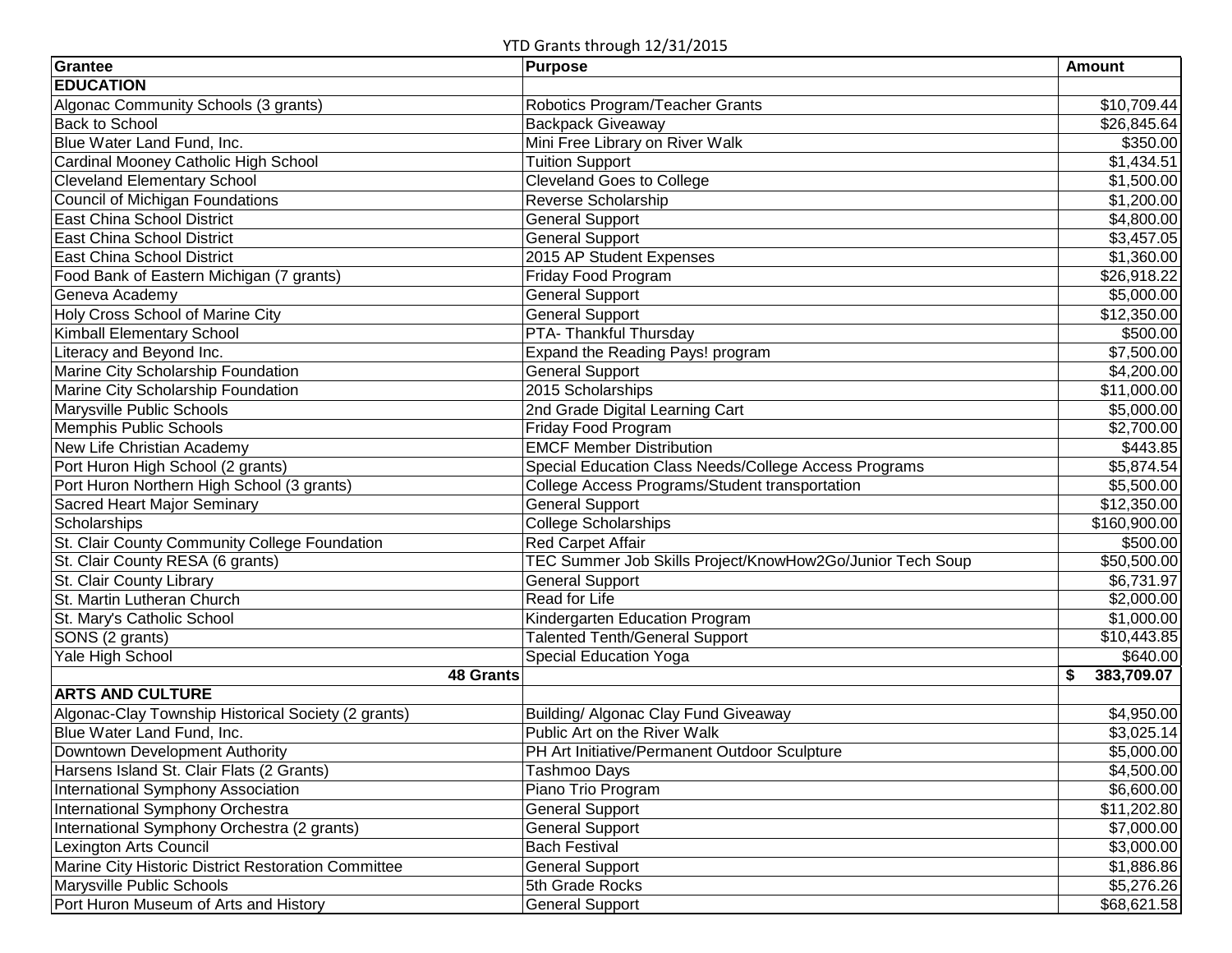YTD Grants through 12/31/2015

| Grantee                                                    | Purpose                                                                | Amount          |
|------------------------------------------------------------|------------------------------------------------------------------------|-----------------|
| Port Huron Museum of Arts and History                      | <b>General Support</b>                                                 | \$24,650.01     |
| Port Huron Museum of Arts and History                      | General Support                                                        | \$5,000.00      |
| St. Clair Art Association                                  | <b>General Support</b>                                                 | \$3,000.00      |
| St. Clair County Community College                         | Clay and a Concert Educational Program                                 | \$3,000.00      |
| Studio 1219, Inc. (5 Grants)                               | General Support/Development/Art for All/Hands on Art                   | \$30,974.90     |
| The Port Huron Musicale                                    | <b>Music Lessons Awards</b>                                            | \$3,000.00      |
| The Port Huron Musicale                                    | <b>General Support</b>                                                 | \$2,800.70      |
| 25 Grants                                                  |                                                                        | 193,488.25<br>S |
| <b>YOUTH</b>                                               |                                                                        |                 |
| A Beautiful Me                                             | 100 Women                                                              | \$1,000.00      |
| Algonac Community Schools (2 grants)                       | Honor Society Cancer Run                                               | \$2,000.00      |
| Algonac Little League                                      | Storage Shed                                                           | \$1,350.00      |
| Algonac Youth Football League                              | 2015 Algonac/Clay Fund Giveaway                                        | \$2,000.00      |
| Blue Water Council Boy Scouts (3 grants)                   | General Support/ScoutReach                                             | \$24,128.65     |
| Camas Valley Christian Fellowship                          | Mobile Bible School                                                    | \$17,500.00     |
| <b>Central Middle School</b>                               | Destination Imagination                                                | \$848.22        |
| City of Marysville - Recreation Department                 | <b>Summer Rec</b>                                                      | \$180.00        |
| City of Port Huron - Recreation Department (5 Grants)      | Neighborhood Time2Play/Palmer Park Improvements                        | \$10,780.00     |
| City of St. Clair (5 grants)                               | Little League/Sumer Rec Scholarships                                   | \$40,540.00     |
| City of Marine City - Recreation Department                | <b>Winter Scholarships</b>                                             | \$30.00         |
| Cleveland Elementary School (2 grants)                     | Grant to purchase shoes and athletic wear for students.                | \$2,500.00      |
| <b>Community Renaissance Fund</b>                          | Youth Home                                                             | \$8,300.00      |
| East Michigan Youth for Christ                             | <b>EMCF Member Distribution</b>                                        | \$443.85        |
| <b>Economic Development Alliance</b>                       | Blue Meets Green - RoboFrenzy                                          | \$2,400.00      |
| Ennis Center of Children Inc.                              | 100 Women Who Care                                                     | \$5,000.00      |
| Fort Gratiot Middle School (2 grants)                      | Minigrants                                                             | \$400.00        |
| Girl Scouts of Southeastern Michigan                       | <b>General Support</b>                                                 | \$3,000.00      |
| God's Hands Reaching Haiti                                 | For Orphanage in Montrouis, Haiti                                      | \$2,500.00      |
| Harmony Foundation International, Inc.                     | <b>General Support</b>                                                 | \$10,000.00     |
| Holland Woods Middle School (3 grants)                     | Minigrants                                                             | \$447.45        |
| Lions Visually Impaired Youth Camp, Inc.                   | Residential Summer Camp for St. Clair County Youth                     | \$5,400.00      |
| Mainstreet Port Huron                                      | Children's Events at ChillyFest                                        | \$2,450.00      |
| Marysville High School                                     | <b>Cross Country Team</b>                                              | \$690.00        |
| McLaren Port Huron Foundation                              | Provide Books and Blankets to children attending the Evening of Giving | \$5,000.00      |
| Memphis Elementary (2 grants)                              | Minigrants                                                             | \$359.00        |
| National Association for the Advancement of Colored People | Fleld Day                                                              | \$250.00        |
| Oregon Trail Council, Boy Scouts                           | <b>General Support</b>                                                 | \$5,000.00      |
| <b>Pearl Beach Lions</b>                                   | OneSight                                                               | \$3,000.00      |
| Port Huron Area School District (3 grants)                 | Victory Day/ PHN Gym Floor/WORW Transmitter                            | \$5,675.50      |
| Port Huron Northern High School (7 grants)                 | Support for various clubs and organizations                            | \$3,200.00      |
| Port Huron Little League (2 grants)                        | <b>Field Improvements</b>                                              | \$5,500.00      |
| St. Clair County Child Abuse/Neglect Council               | Dinner for Kids Sake                                                   | \$500.00        |
| St. Clair Little League (4 Grants)                         | Uniforms/Fred Moore Tournament/Field Improvements                      | \$15,069.00     |
| <b>Wonderful News Radio</b>                                | Bloom                                                                  | \$1,000.00      |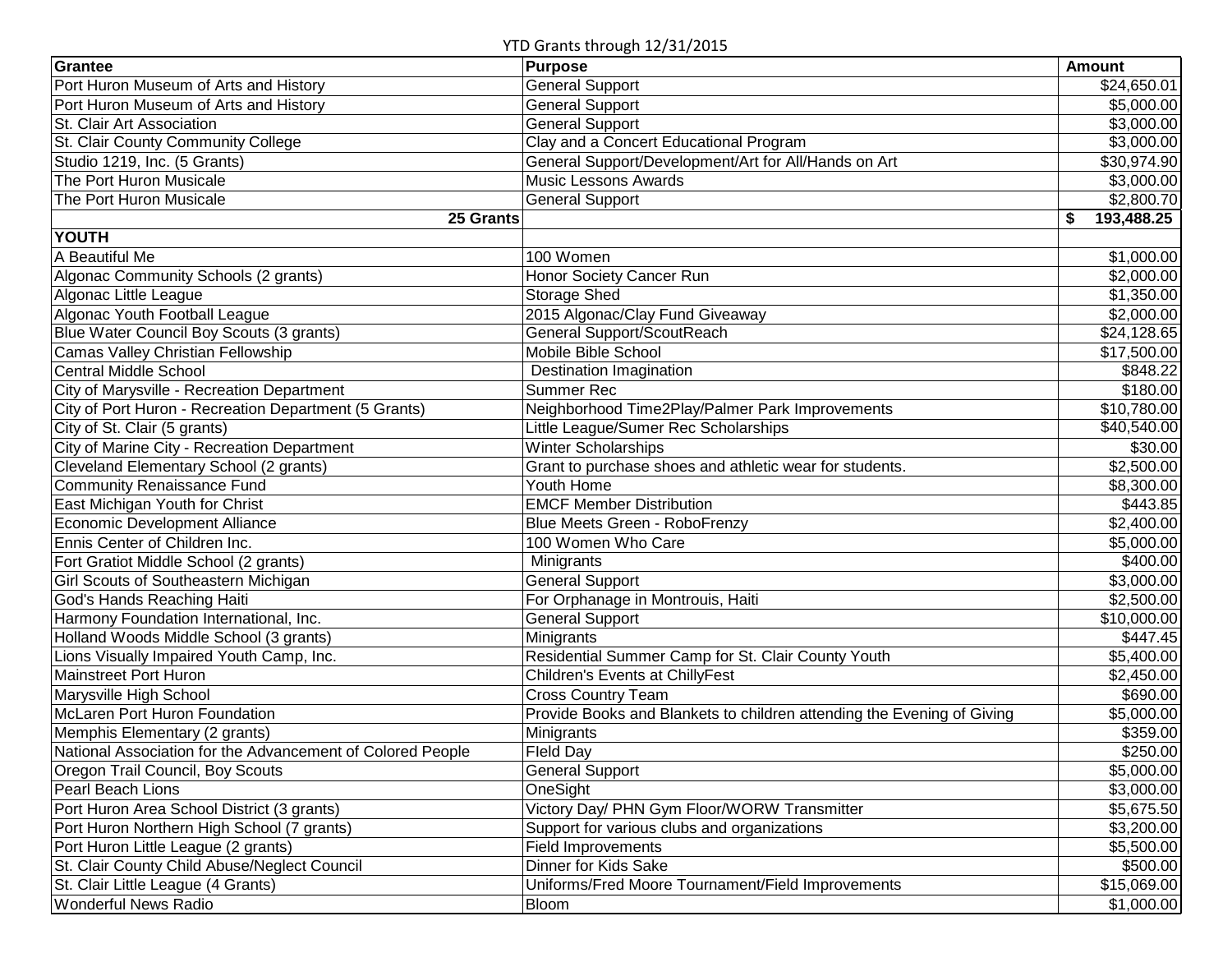| YTD Grants through 12/31/2015 |  |  |
|-------------------------------|--|--|
|-------------------------------|--|--|

| Grantee                                                         | Purpose                                                    | <b>Amount</b>   |
|-----------------------------------------------------------------|------------------------------------------------------------|-----------------|
| <b>Woodrow Wilson</b>                                           | <b>Educational Field Trip</b>                              | \$450.00        |
| 65 Grants                                                       |                                                            | \$188,891.67    |
| <b>COMMUNITY DEVELOPMENT</b>                                    |                                                            |                 |
| Blue Water Land Fund, Inc. (6 Grants)                           | River Walk Support/Docent Training/Artwork/Security        | \$67,525.52     |
| Blue Water Land Fund, Inc. (4 Grants)                           | <b>Fishing Pier</b>                                        | \$141,848.69    |
| Blue Water Land Fund, Inc. (5 Grants)                           | St. Clair Plaza                                            | \$226,610.00    |
| City of Marysville - Recreation Department                      | <b>Chrysler Beach Improvements</b>                         | \$5,000.00      |
| City of Port Huron                                              | Blue Water Young Professionals, Black River Walk Phase 2   | \$2,500.00      |
| City of Port Huron- Recreation Department (3 grants)            | Lakeside Park Improvements/Make a Difference Day           | \$34,000.00     |
| City of St. Clair (5 grants)                                    | Flag Maintenance, Summer Concerts, Greig Park, Rotary Park | \$10,000.00     |
| Community Renaissance Fund (5 Grants)                           | Downtown Development/Marine City Hotel Project/Parking Lot | \$55,142.34     |
| Economic Development Alliance                                   | Manufacturing 101 Pilot Training Program                   | \$3,000.00      |
| Port Huron Police Department                                    | Becoming a Hometown Hero                                   | \$6,000.00      |
| 32 Grants                                                       |                                                            | 551,626.55<br>S |
| <b>HEALTH AND HUMAN SERVICES</b>                                |                                                            |                 |
| Algonac Church of Christ                                        | Care Bag                                                   | \$500.00        |
| American Cancer Society                                         | PHN Building Tomorrows Leaders Relay for Life Team         | \$100.00        |
| <b>Blue Water Area Rescue Mission</b>                           | <b>General Support</b>                                     | \$500.00        |
| Blue Water Habitat for Humanity (3 grants)                      | 25th Anniversary Gala/General Support                      | \$3,000.00      |
| <b>Blue Water Pregnancy Care Center</b>                         | <b>EMCF Member Distribution</b>                            | \$443.85        |
| <b>Blue Water Safe Horizons</b>                                 | <b>General Support</b>                                     | \$7,917.84      |
| Blue Water Safe Horizons (2 grants)                             | General Support/Technology Upgrade                         | \$15,500.00     |
| Bridge Builders Counseling, Inc (2 grants)                      | <b>General Support</b>                                     | \$8,443.85      |
| Blue Water Center for Independent Living                        | <b>Community Resource Fair</b>                             | \$500.00        |
| First Evangelical Lutheran Church                               | Suppers                                                    | \$200.00        |
| Fraternal Order of Police Lodge #129                            | Christmas with a Cop                                       | \$500.00        |
| <b>Kids In Distress</b>                                         | General Support/ 100 Men                                   | \$20,000.00     |
| Marwood Nursing and Rehab                                       | <b>General Support</b>                                     | \$8,226.43      |
| McLaren Port Huron Foundation (4 grants)                        | LGFB & Wig Program/Donna Niester Fund/Survivorship Fund    | \$17,731.09     |
| Mid City Nutrition (3 Grants)                                   | <b>General Support</b>                                     | \$8,500.00      |
| Operation Transformation (2 grants)                             | <b>EMCF Member Distribution/ admin costs</b>               | \$2,742.51      |
| Peoples Clinic for Better Health                                | <b>General Support</b>                                     | \$5,500.00      |
| Peoples Clinic for Better Health                                | <b>General Support</b>                                     | \$9,500.00      |
| Professional Counseling Center, PC                              | <b>Christmas Project</b>                                   | \$500.00        |
| <b>Salvation Army</b>                                           | <b>General Support</b>                                     | \$9,000.00      |
| Sanborn - Gratiot Memorial Home                                 | Annual Spring Luncheon Support                             | \$100.00        |
| St. Clair County Child Abuse/Neglect Council                    | Community Roof Sit                                         | \$500.00        |
| St. Clair Firefighters Association                              | <b>Annual Awards Banquet</b>                               | \$2,648.06      |
| St. Vincent DePaul                                              | <b>General Support</b>                                     | \$500.00        |
| St. Vincent dePaul Society (2 grants)                           | <b>General Support</b>                                     | \$31,769.01     |
| The Council on Aging, Inc., serving St. Clair County (2 grants) | <b>General Support</b>                                     | \$38,009.33     |
| The Harbor                                                      | <b>General Support</b>                                     | \$17,500.00     |
| Trinity United Methodist Church Food Pantry                     | <b>Food Pantry</b>                                         | \$500.00        |
| United Way of St.Clair County (2 Grants)                        | General Support/ 211 Program Start Up Costs                | \$20,500.00     |